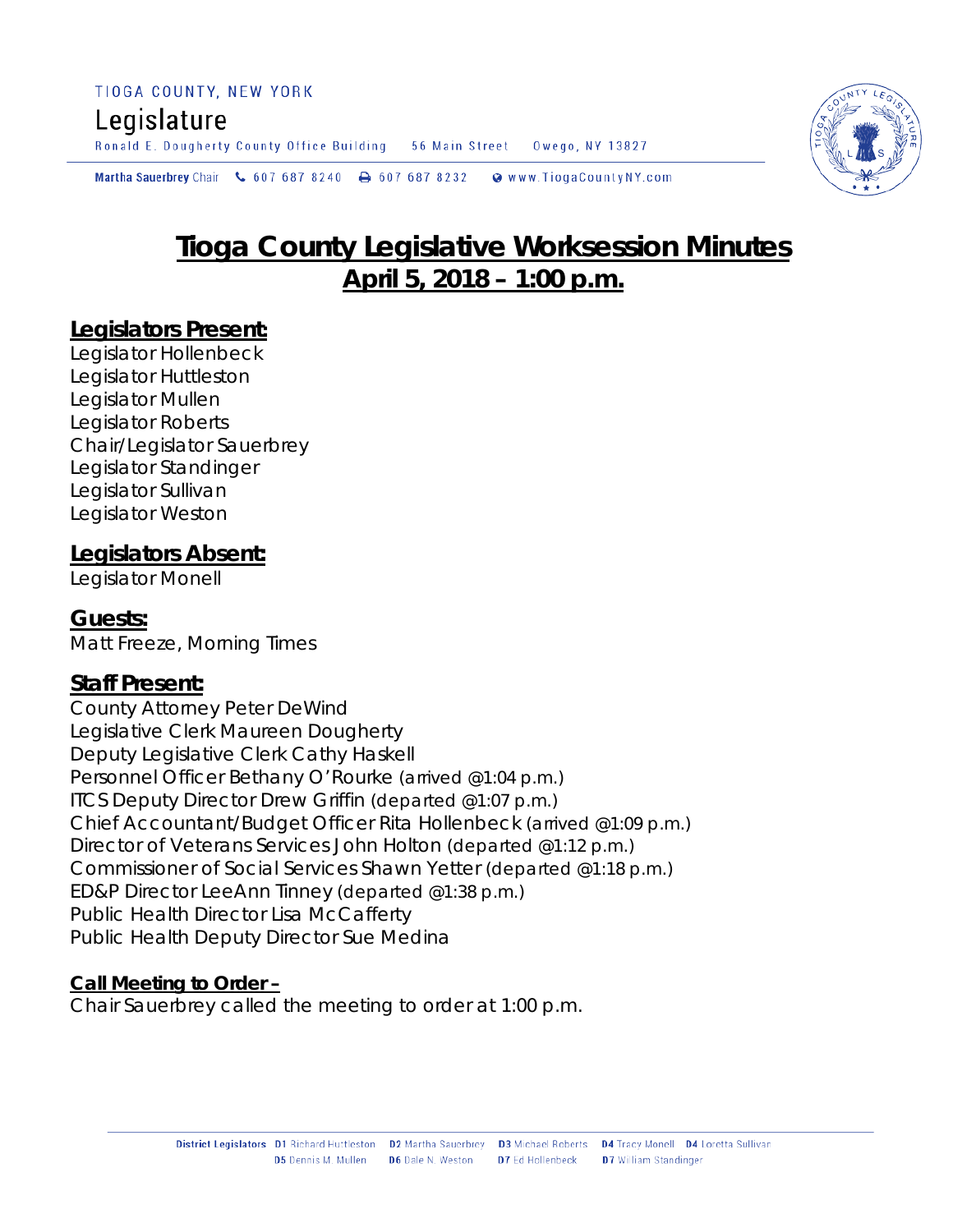## **Shared Services Update:**

ITCS Deputy Director Griffin reported the March Shared Services meeting went well. Mr. Griffin reported basic costs have been outlined and distributed to the municipalities, as well as a catalog of services identifying available services. Mr. Griffin reported the first initiative is with the Town of Owego and there is significant cost-savings for both town and county. For the smaller municipalities that are not currently expending funds for IT services, this would involve a budget increase. However, they have recognized the value in spending money to secure professional IT services from a security, consulting, and technical assistance standpoint. Mr. Griffin reported County Attorney DeWind is in the process of preparing a basic inter-municipal agreement template. Mr. Griffin reported we are currently at the point where formal approval is required from both the Town of Owego Board and the County Legislature to proceed. Mr. Griffin reported the next steps entail signing agreements and entering into contracts. Mr. Griffin reported there is potential grant funds available through CFA that would offset some of the initial startup hardware costs. Mr. Griffin reported additional information on this grant process, as well as additional cost information is expected to be available by the April 19, 2018 Legislative Worksession.

Legislator Weston inquired as to whether all municipalities have agreed on this shared service. Mr. Griffin reported all the municipalities were excited to have the opportunity to have professional IT services.

Legislator Standinger inquired whether the services are available ala carte. Mr. Griffin reported a full list of available services has been provided to municipalities to choose services based on their individual needs, therefore, can be ala carte services such as desktop support, phone services, web work, email support, security, etc.

Chair Sauerbrey reported one of the best advantages is the ability for smaller municipalities to have the opportunity to secure their data.

Legislator Sullivan inquired as to whether the Legislature will be presented with a resolution or a contract next month. Potentially, Mr. DeWind reported this could be a resolution and an inter-municipal agreement.

Legislator Sullivan reported the County is at the point where serious work will be expended by several staff in an effort to move this process forward, therefore, wanted to ensure the Legislature was still in favor of proceeding. Legislator Sullivan reported due to the timing of the Town of Owego's new facility and installation of services this process is going to move rapidly.

Legislator Weston inquired as to whether the ITCS Legislative Committee was in favor of moving forward.

Legislator Roberts reported the ITCS Legislative Committee is unanimously in favor of moving forward.

## **Active Shooter Presentation:**

Chair Sauerbrey reported Sheriff Deputies Josh Delmage and John Delmage provided an Active Shooter presentation for the Department Heads this month. The Deputies will also be conducting two presentations on April  $25<sup>th</sup>$  and May  $2<sup>nd</sup>$  from 9:00 a.m. – 12:00 p.m. for all employees at 56 Main Street, including the outside agencies who occupy space in the building. Chair Sauerbrey reported she sent an email to the employees at 56 Main Street strongly encouraging them to attend and to register with Deputy Legislative Clerk Haskell. All Legislators are welcome to attend and should register with Ms. Haskell.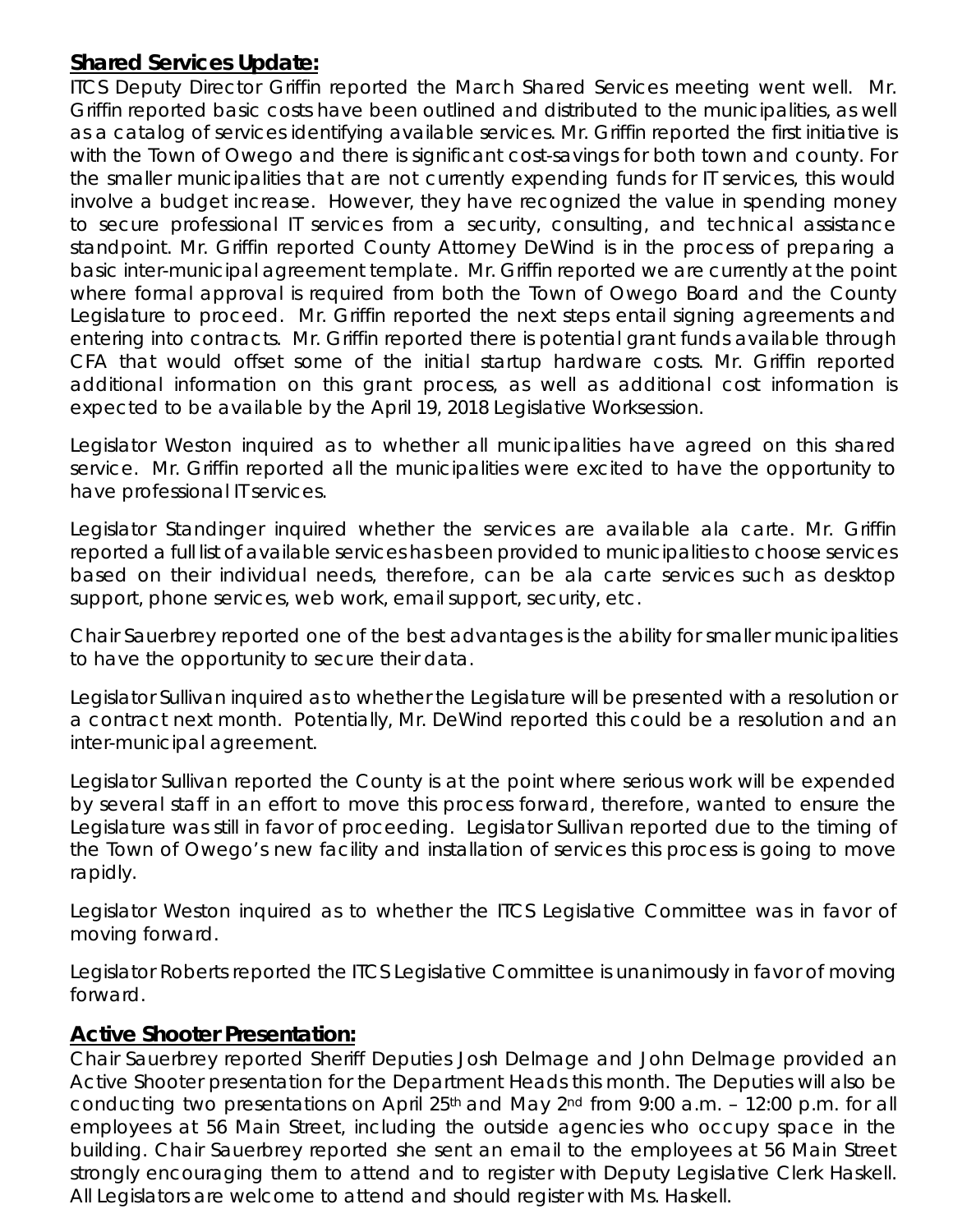## **Approval of Worksession Minutes – March 22, 2018:**

Legislator Sullivan motioned to approve the March 22, 2018 Legislative Worksession minutes as written, seconded by Legislator Hollenbeck with Legislators Hollenbeck, Huttleston, Mullen, Roberts, Sauerbrey, Standinger, Sullivan and Weston voting yes with Legislator Monell being absent. Motion carried.

## **Action Items:**

Currently, there are no action items.

## **Other:**

- → *Budget Modification Resolution (Veterans Service Agency) –* Director of Veterans Services Holton reported during the budgetary process last fall, discussions occurred regarding the \$6,000 pass through funds from Mental Hygiene to the Veterans Office for mental hygiene community service activity. Mr. Holton reported the \$6,000 pass through funds were included in the 2018 budget, however, as an oversight in the process the line items were not established as additional funding available for the purposes of executing the contract with Mental Hygiene. Mr. Holton requested the Legislature approve the oversight with the adoption of the resolution at the April 10, 2018 Legislature meeting establishing the budgeted line items.
- → *Authorize Chair of Legislature to Sign Memorandum of Understanding "Raise the Age" Compliance Coalition – Department of Social Services –* Commissioner of Social Services Yetter reported he is taking the lead on working with the Coalition of counties who are working together with a consultant to develop a specialized security detention facility. It is a requirement for counties to have the availability to place 16 and 17 year olds shifting from the criminal system to the youthful offender system. Mr. Yetter reported he believes the numbers will be low, as this is not a huge population for Tioga County. However, we do need to have placement options for this population. Mr. Yetter reported the Coalition has been meeting with ten counties in the Finger Lakes Region. Mr. Yetter reported the first step is for the Chair of the Legislature to sign the Memorandum of Understanding, therefore, a resolution has been prepared for Legislature consideration at the April 10, 2018 Legislature meeting. Mr. Yetter reported there is specific language in the MOU stating this is nonfiscally binding. The Memorandum of Understanding states that Tioga County is committed to continue working with the Coalition and that each county will have a representative present in any decision-making process. Mr. Yetter reported the first contract will be with the consultant and the initial cost was estimated at approximately \$13,000 per county, however, this is closer to \$10,000 per county due to less work required by the consultant and more counties participating. Mr. Yetter reported this cost is fully reimbursable and will go into the County's Raise the Age Plan. At this point, Mr. Yetter reported the State is committed to reimbursing all related costs.

Legislator Weston inquired as to whether any feasibility studies have been done and if facilities exist within the State. Mr. Yetter reported these facilities do not exist.

Legislator Mullen reported the State previously closed 30% of the Division for Youth Facilities that were already in place, funded and staffed and then a year later decided that 16 and 17 year olds would be juveniles in NYS. Legislator Mullen reported this is an issue for every municipality, especially ones with a police department.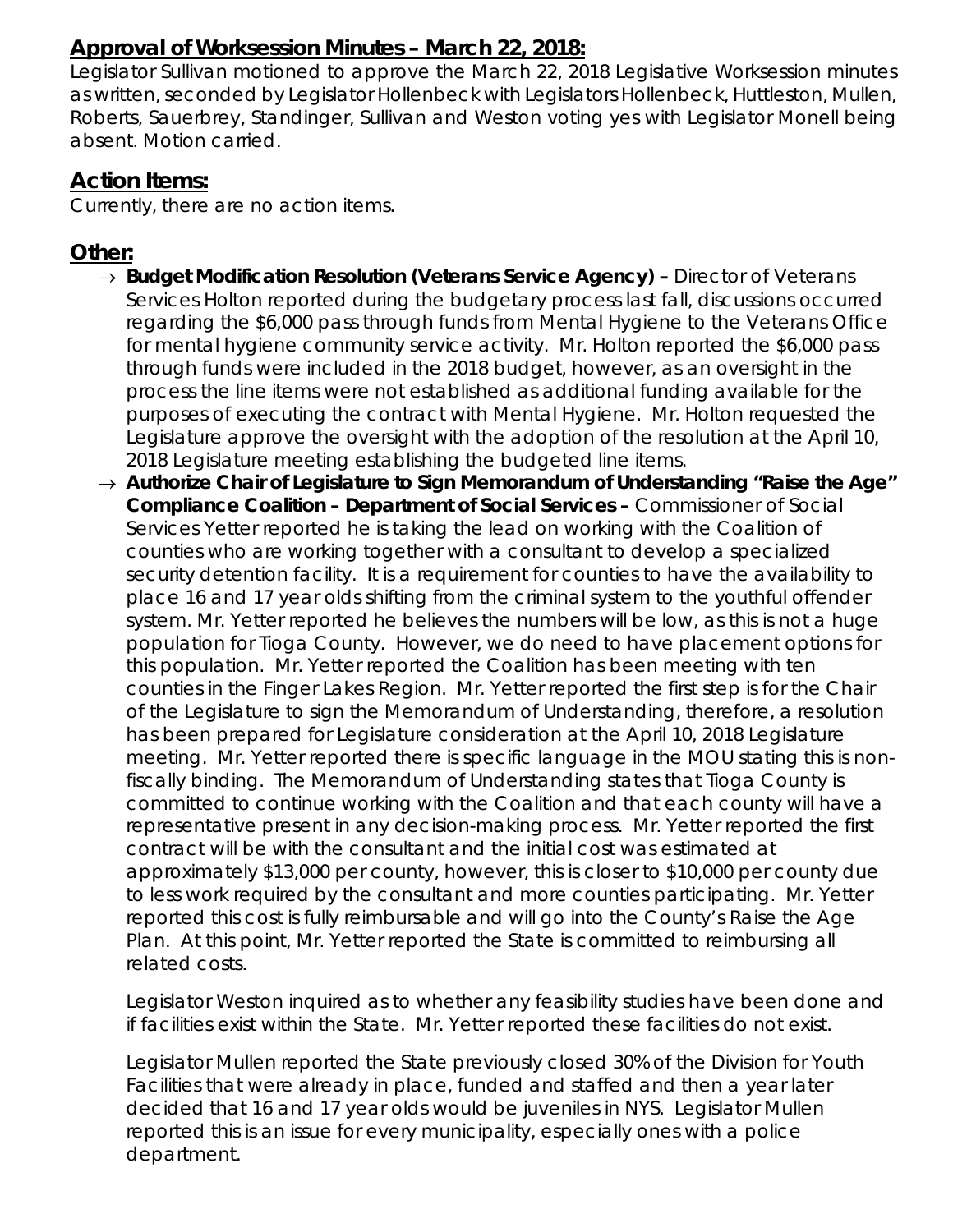Legislator Standinger reported Mr. Yetter and Probation Director Bennett have worked diligently to try to figure out how the County could best provide what is required and your efforts are appreciated.

→ *ED&P Part-Time Ag Economic Development Specialist – ED&P Director Tinney* provided the following timeline in regards to the part-time Ag Economic Development Specialist position:

o 2016 – The County adopted the Ag Farmland Protection Plan and made the commitment to assist in some manner with the implementation of the Plan.

o 2017 – The County made the commitment to collaborate with CCE and made an annual contribution of \$25,000 toward funding a person to bring the Plan forward and implement the identified areas. The County determined, during the 2018 budget process, the partnership with CCE was not working as envisioned; therefore, the Legislature made the decision to transfer the \$25,000 committed funds into the 2018 ED&P budget to create a permanent, part-time Ag Economic Development Specialist.

o 2018 – ED&P took steps towards the hiring of the position, but given the required qualifications for this part-time position, it is proving to be challenging in finding a suitable candidate. Personnel Office posted the position and received three responses. Interviews were conducted with all three candidates and determined only one was suitable. The position was offered, but the candidate declined for another full-time opportunity. As a result, ED&P explored possibilities such as private/public partnerships and we had an entity that was interested, but there were too many pitfalls to warrant further consideration of this option.

Ms. Tinney reported she would like to propose making this part-time position into a full-time position over the course of the next 1 ½ years with no impact to the County budget. This would allow ED&P to establish the position and test whether this position is viable, determine whether there is a need for a dedicated Ag Economic Development Specialist, and whether the position is going to be effective.

Ms. Tinney proposed the following:

- o \$25,000 –2018 budgeted funds for part-time Ag Economic Development Specialist (June – December).
- o \$20,000 2019 part-time employee salary for the 8-Yr Ag District Review. Historically, the County has allowed ED&P to hire a part-time employee at \$20,000 annual salary to complete the assessment.
- o \$5,000 2018 IDA contribution.
- o \$20,000 2019 IDA contribution.

Ms. Tinney reported discussion occurred at last night's IDA Board meeting regarding this position and the IDA Board is very interested in seeing this type of position created. Therefore, the IDA Board passed a resolution agreeing to fill the gap in 2018 up to \$5,000 and up to \$15,000 in 2019 so there will be no impact to the County ED&P budget to convert this position from part-time to full-time over the next 1 ½ years.

Ms. Tinney reported she spoke with Budget Officer Hollenbeck and she believes there is a mechanism to allow for the IDA contribution. Ms. Tinney reported she has a local candidate who is graduating in May with a B.A. in Economics who is interested in a full-time position. Chair Sauerbrey reported this candidate worked previously as an IDA intern.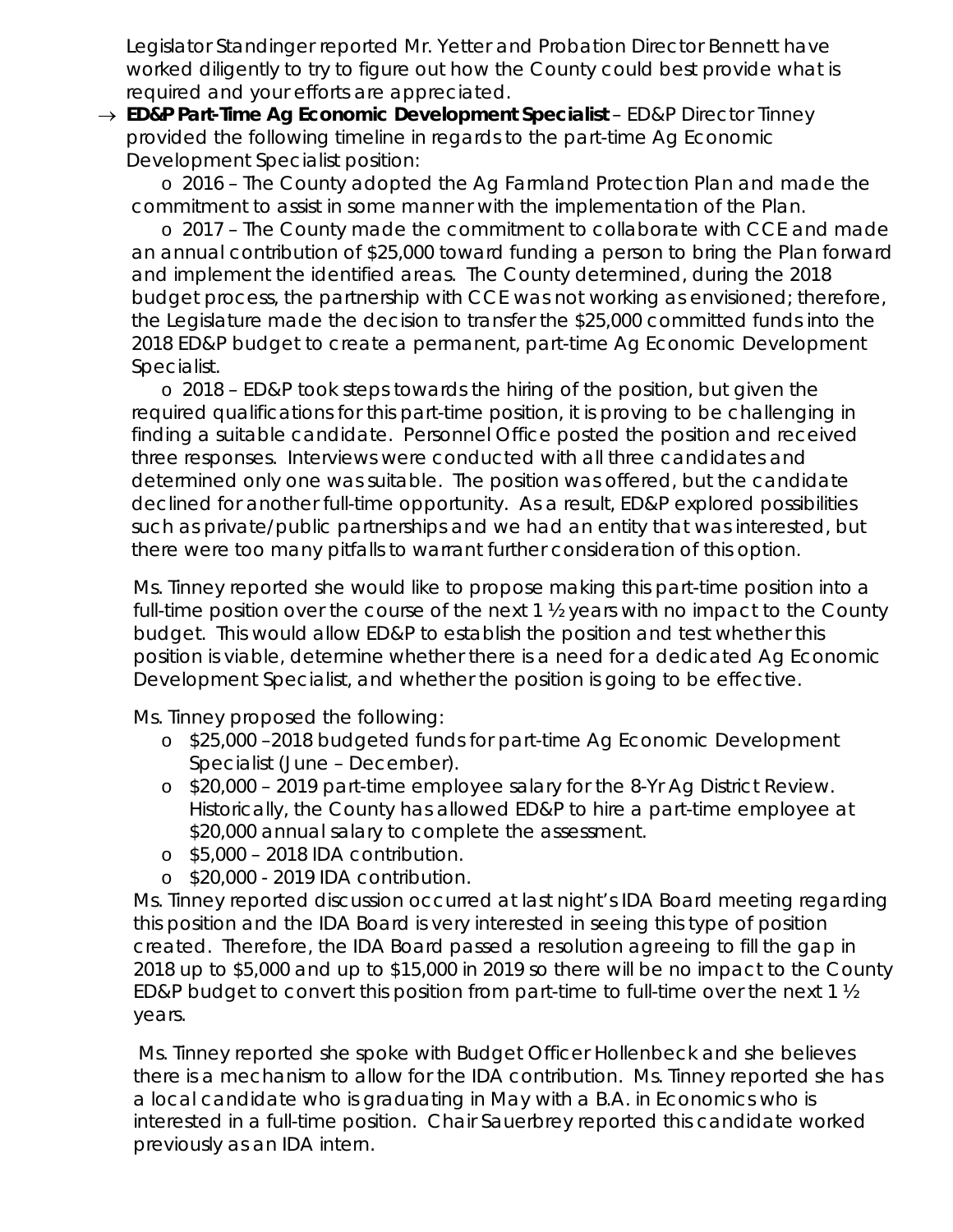Legislator Sullivan reported this option allows the opportunity to test this position with no cost to the County, therefore, does not see any reason why it should not be pursued.

Legislator Mullen inquired as to what types of projects this person would be involved with and has specific projects been identified. Ms. Tinney reported the employee first needs to familiarize themselves with the Ag Farmland Protection Plan and garner an understanding of the priorities identified by the Ag community. Ms. Tinney reported connecting farmers with markets outside of Tioga County, establishing a food hub, connecting farmers with potential funding sources and local lenders, working with Soil & Water, addressing the influx of Amish to the community to take advantage of the opportunities are just a few areas where need has been identified.

Legislator Weston reported we are in an area where hemp could be a viable crop market and possibly developing a processing plant. Legislator Weston reported fallow farmland owners could possibly participate.

Ms. Tinney reported she would like to bring a resolution forward to the ED&P Committee in May.

Legislator Roberts inquired about the fringe amount and thought the County fringe was closer to 70%. Ms. Hollenbeck reported the countywide fringe benefit averages 72%, but Ms. Tinney was given specific fringe amounts for the position based on the information she provided for individual health insurance. Ms. Hollenbeck reported this amount would be higher if the candidate was seeking family coverage.

Legislator Sullivan inquired if the fringe amount presented today becomes higher due to the need for family coverage could Ms. Tinney offer the assurance this would still have no cost to the County during this 1 ½ year timeframe. Ms. Tinney reported she cannot speak for the IDA Board, however, will inquire prior to the May ED&P Committee meeting and ask the IDA Board if they will commit to additional funds in the event the situation as presented changes.

Legislator Roberts inquired as to how this position's deliverables would be measured in 2019 to determine that the County is benefiting from the position. Ms. Tinney reported ED&P would be responsible for developing a good tool to measure the impact (i.e., job creation, increased sales tax, increased real property tax, creation of new farming industry, etc.).

Ms. O'Rourke reported the Legislature has the authority to abolish the position if they do not feel it is warranted for continuation, however, the candidate needs to be aware this position is newly created and will be evaluated at the end of 2019 to determine continuation.

→ *Health Insurance for Public Health Dentist* – Public Health Deputy Director Medina reported Public Health has a part-time dentist for the past 13 years and he is requesting assistance with health insurance. Ms. Medina reported she spoke with Ms. O'Rourke regarding possible options and she referenced Policy 44 – Non-Union Benefits with the addition of another position of part-time dentist to allow the employee the ability to obtain health insurance. Ms. Medina reported this has been done previously to allow for the part-time county attorneys. Ms. Medina reported a majority of the work is preventative care with dental hygienists, but Public Health is required to have the dentist position to bill under his license and provide general oversight of the dental hygienists work.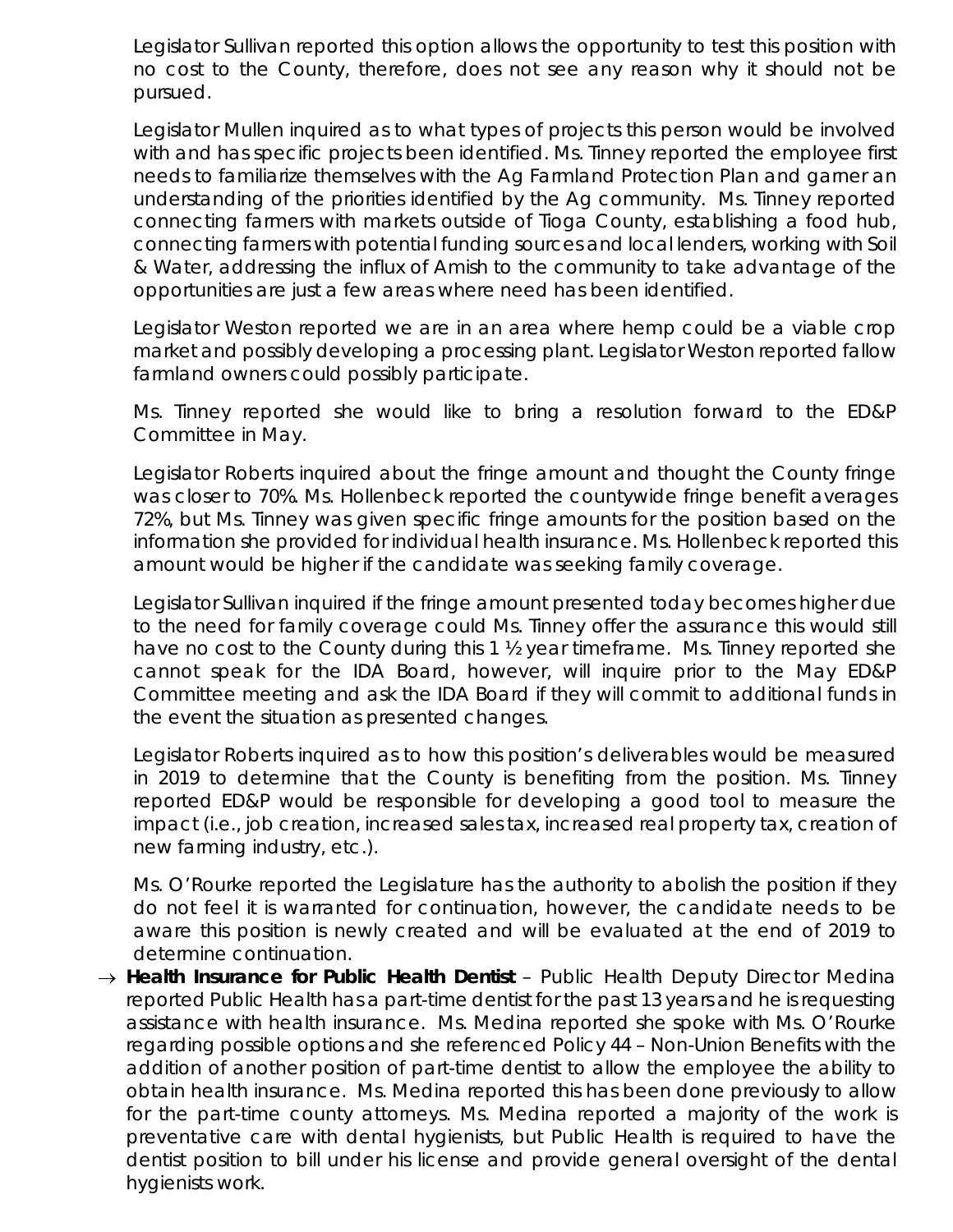Legislator Sullivan reported dental services could not be billed unless the dentist is a County employee and we cannot contract with a dentist to provide this service. Ms. Medina reported this is correct. Ms. O'Rourke reported she is of the opinion that if the IRS audited the County they would likely find that the way the dentist functions now it would be determined an employee relationship and not a contractual relationship. This is partly due to the 2007 IRS audit of the Dental Coordinator position and determined the position was functioning as an employee relationship versus a contractual relation. Ms. O'Rourke reported the audit cited the County and the County was required to create a County position. Ms. Medina reported the community depends on this service and it is difficult to recruit a professional into the area so we run the risk of losing our current staff as well as having difficulty recruiting someone to fill the role. This was discussed in both the HHS and Personnel Committees.

Ms. O'Rourke reported initial discussion in the Personnel Committee was to amend Policy 44 allowing the dentist to participate in health coverage at 20%; the same rate as the part-time county attorneys, however, the Committee was more inclined with a 25% starting point.

Ms. O'Rourke provided the following annual County costs based on 20% and 25% contributions:

- o Individual Coverage @ 25% would cost the County \$8,500 annually.
- o Family Coverage @ 25% would cost the County \$19,600 annually.
- o Individual Coverage @ 20% *(same percentage as part-time county attorneys)* would cost the County \$8,900 annually.
- o Family Coverage @ 20% *(same percentage as part-time county attorneys)* would cost the County \$20,570 annually.

Ms. O'Rourke reported if the Legislature agreed to amend the policy and allow the part-time dentist to participate in the health care coverage this year, these figures would need to be pro-rated, as these are annual figures.

Ms. O'Rourke reported part of the rationale as to why health insurance was offered to the part-time county attorneys was very similar to this scenario, which is a recruiting issue.

Legislator Sullivan inquired as to what other part-time professional positions are currently in the County that the Legislature may be approached with a similar discussion. Ms. O'Rourke identified the following part-time higher level positions: Nurses, Deputy Director of Emergency Services, Director of Weights and Measures, Safety Officer, and Budget Officer.

Legislator Mullen reported the County recently approved the new dental van and obtained a grant and believes the 25% contribution is a reasonable request especially since this is a revenue source for the County. Without this position, the County cannot bill for the services rendered.

Legislator Sullivan inquired as to whether the current dentist has given notice. Ms. Medina reported the dentist has not given notice, but he is exploring options.

Chair Sauerbrey reported the Legislature decides whether to allow certain part-time positions to participate in health insurance coverage. Chair Sauerbrey further reported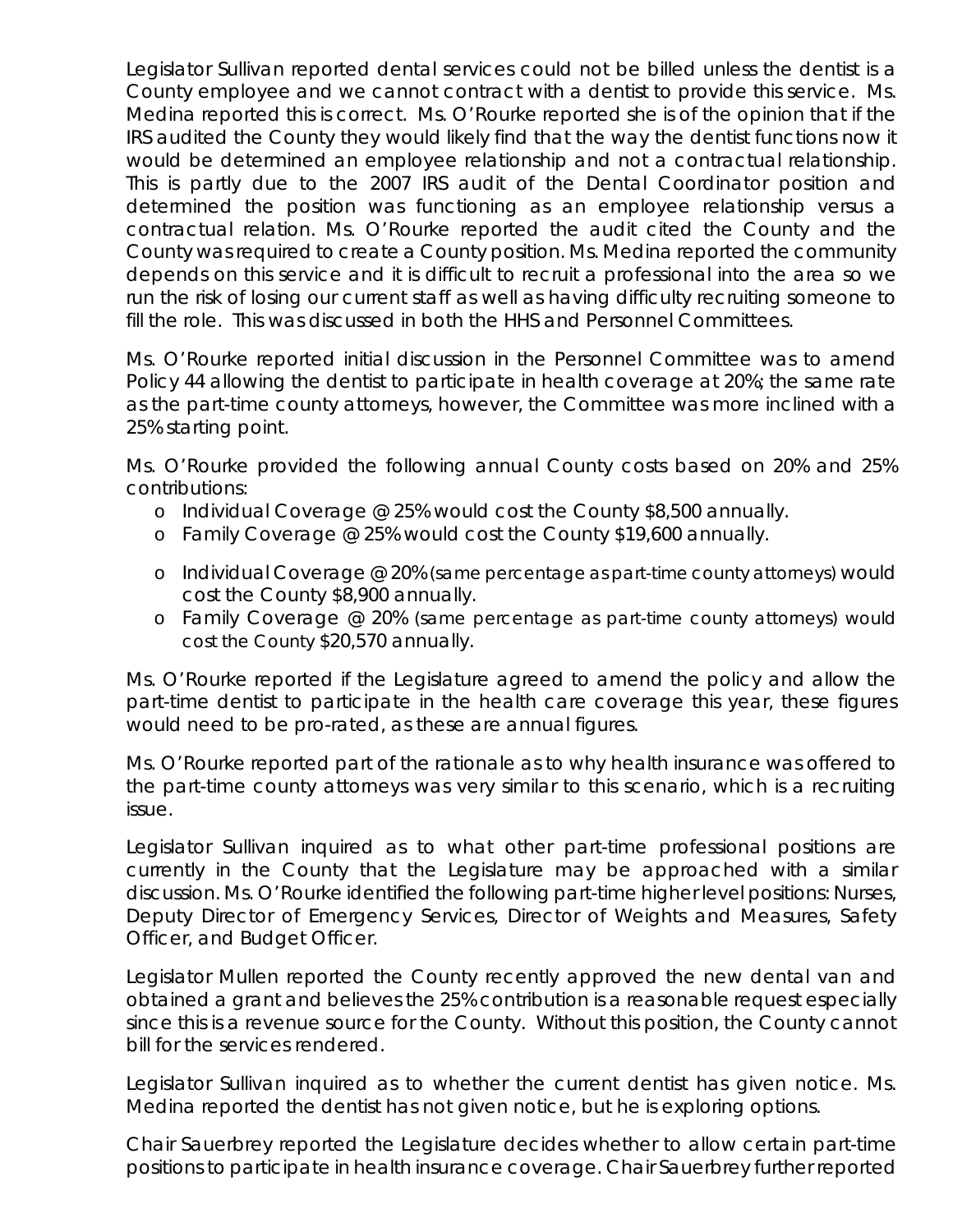job seekers are looking for full-time employment with benefits and it is difficult to recruit for part-time positions.

Legislator Roberts inquired as to whether the reimbursement is a set amount or if this amount can be adjusted due to increased costs. Ms. Medina reported the amount we are receiving is the maximum allowed amount.

Legislator Standinger reported \$20,000 is the maximum the County may have to pay if we pursue the 25% contribution and that is a reasonable number considering the fact we pay the dentist less than what he would make elsewhere.

Legislator Weston reported the dental program is an important way to give back to the community for a small amount of money.

On a straw poll vote, Legislators Mullen, Hollenbeck, Sauerbrey, Weston, and Standinger were in favor of Public Health preparing a resolution for May to amend Policy 44 identifying inclusion of the part-time dentist for health insurance at 25% contribution with Legislators Roberts, Huttleston, and Sullivan not in favor and Legislator Monell being absent.

→ *Governor's Budget* – Chair Sauerbrey reported the proposal for extended voting did not pass in the State Budget. Chair Sauerbrey reported she is reviewing the NYSAC report and will provide updates.

#### **Legislative Support – Legislative Clerk Dougherty:**

#### *Approval of Legislative Support Committee Minutes – March 8, 2018:*

Legislator Roberts motioned to approve the March 8, 2018 minutes as written, seconded by Legislator Standinger with Legislators Hollenbeck, Huttleston, Mullen, Roberts, Sauerbrey, Standinger, Sullivan, and Weston voting yes with Legislator Monell being absent. Motion carried.

Legislative Clerk Dougherty reported the following:

- The April Legislative Meeting is scheduled for Tuesday, April 10, 2018, at 12:00 p.m*.* in the Hubbard Auditorium. The Finance/Legal Committee will meet prior at 10:30 a.m. in the Legislative Conference Room.
- Legislator Sullivan will do the prayer and pledge and start the voting process at the April 10, 2018 Legislature meeting.
- Legislative Budget is tracking well.
- Attended Leaders Meeting Active Shooter Training
- Sales Tax proposal related to the energy service providers discussed at last month's worksession was not passed in the State budget, therefore, is not an issue.
- Legislative Office Petty Cash Determined the Legislative Office no longer has a need for this fund, therefore, turned the \$50.00 back over to the Treasurer's Office.
- Notary service assistance provided to Public Works off-site on Day Hollow Road.

# **Recognition Resolution (1) –**

→ *Recognize Kimberly A. Clark's 33 Years of Dedicated Service – Social Services –* Legislator Standinger will read and present at the April 10, 2018 Legislative meeting.

# **Proclamations (4)–**

<sup>→</sup> *Earth Awareness Week (April 15th – 22nd)* – Legislator Standinger will read and present this proclamation to Public Health Director McCafferty and Sustainability Manager Pratt at the April 10, 2018 Legislature meeting.